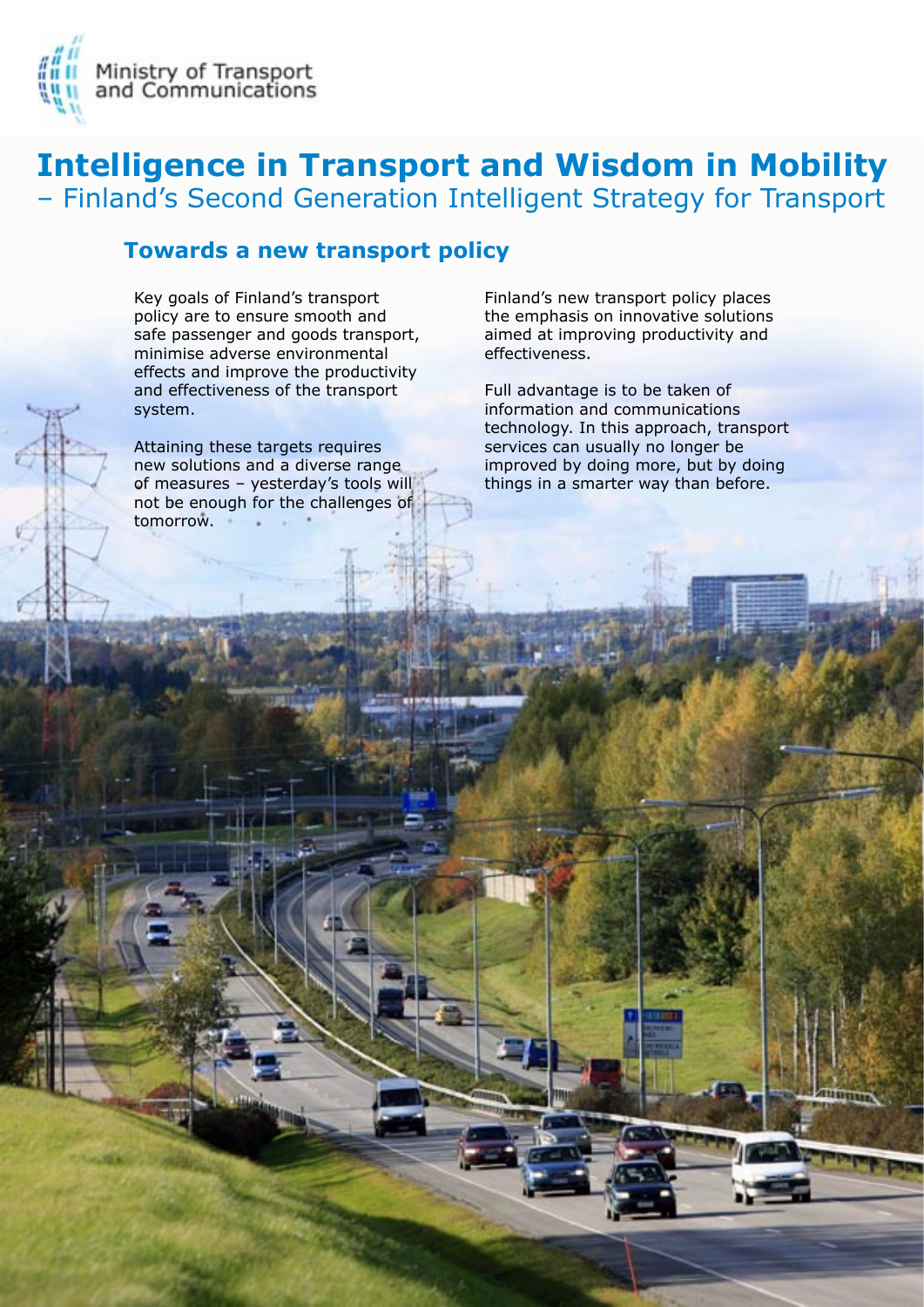### **Intelligence in transport ‒ business of the future**

The transport system of the future will be intelligent for sure. Substantial private sector investment in intelligent vehicle systems, navigation systems, mobile devices and intelligent transport and mobility services will inevitably ensure that further development continues to occur.

The responsibility of the public sector is to ensure the achievement of transport policy objectives and create opportunities for the development and introduction of innovative solutions.

ITS is one of the fastest growing fields of business, providing companies with a range of attractive opportunities. The global ITS market is worth tens of billions of euros.



#### **From the Strategy for Intelligent Transport to an Intelligent Strategy for Transport**



The Second Generation Intelligent Strategy for Transport continues to integrate ITS into all modes of transport and into the wider scheme of Finnish transport policy. It places a particular emphasis on the importance of cooperation between the public and private sectors.

Finland was the first country in the world to publish a national intelligent transport strategy in 2009. The Second Generation Intelligent Strategy now released shares the vision, objectives and principles of the previous one.

Its main areas of focus are:

- improvement of the level of service of transportrelated information services
- substantial improvement of the productivity and efficiency of the transport system
- promotion of the implementation of the new transport policy with the help of trials
- promotion of ICT innovations and rapid exploitation of new opportunities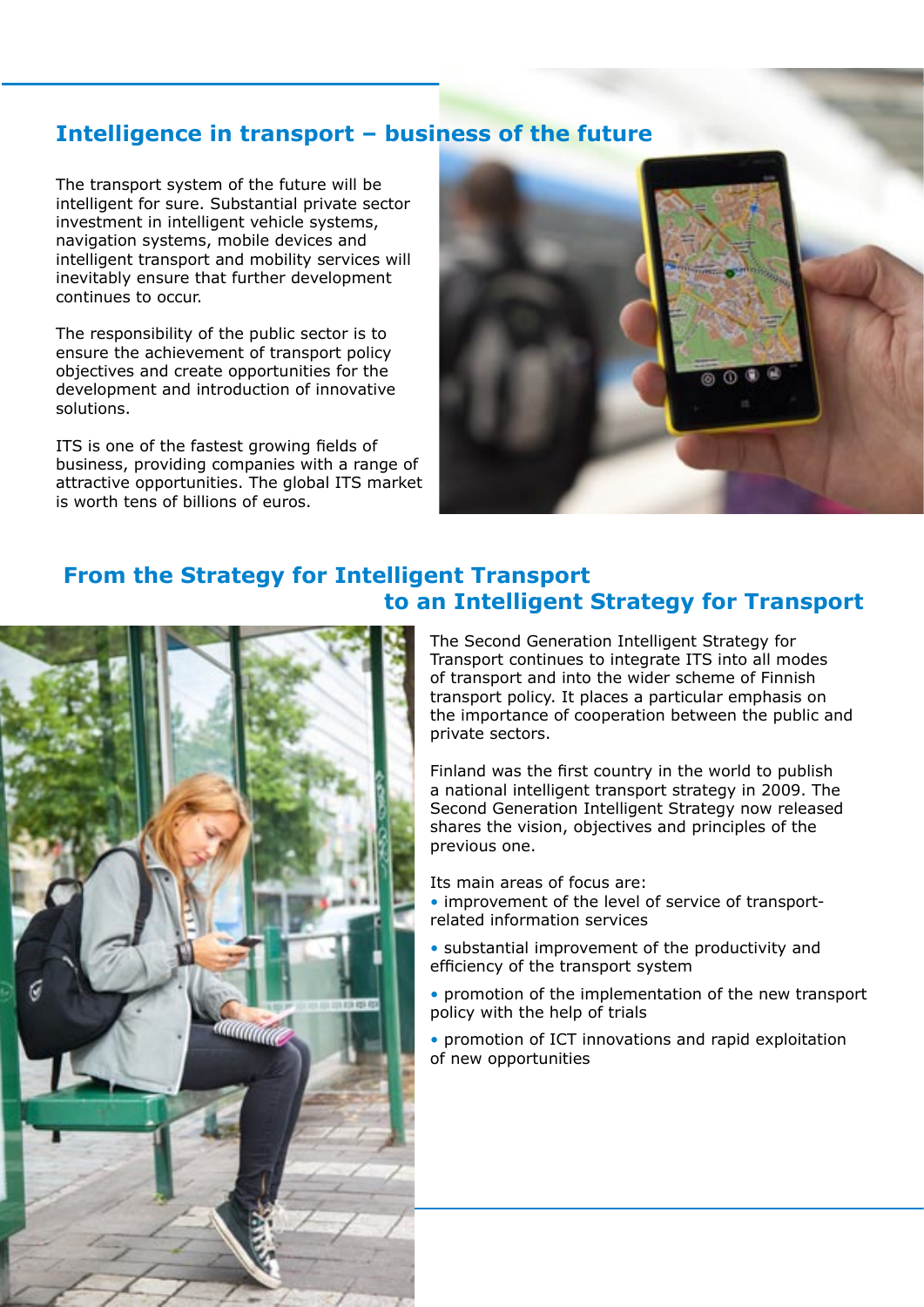## **Achieving the goals with key projects**

The Intelligent Strategy for Transport will be implemented via key projects.

These are:

- 1. Intelligent transport system reference architecture
- 2. Real-time situation picture of transport system status and operation
- 3. Integrated public transport system
- 4. Intelligent traffic control
- 5. Reactive and proactive safety systems
- 6. Multi-service model for transport
- 7. Intelligent logistics
- 8. Smarter and more eco-friendly mobility

9. Innovation and piloting programmes for intelligent transport

In the key projects, to be carried out primarily as joint ventures between the public and private sectors, the public sector will act as transport policy maker and enabler, while the private sector will focus on implementing the projects and commercialising new services.

The costs of the key projects will total approximately EUR 300 million in 2013-2017 and these will be covered by the different stakeholders in the transport field as follows:

- EUR 215 million from central government
- EUR 35 million from users
- EUR 30 million from businesses
- EUR 20 million from municipalities

The strategy will gradually put into practice the EU White Paper's *user pays* and *polluter pays* principles.



## **Intelligence in transport creates new jobs and businesses**

Finland already has top-level of expertise in all key areas of the ITS sector. Finnish businesses therefore have the potential to garner their share of the booming international ITS market and create new business, enterprises and jobs.